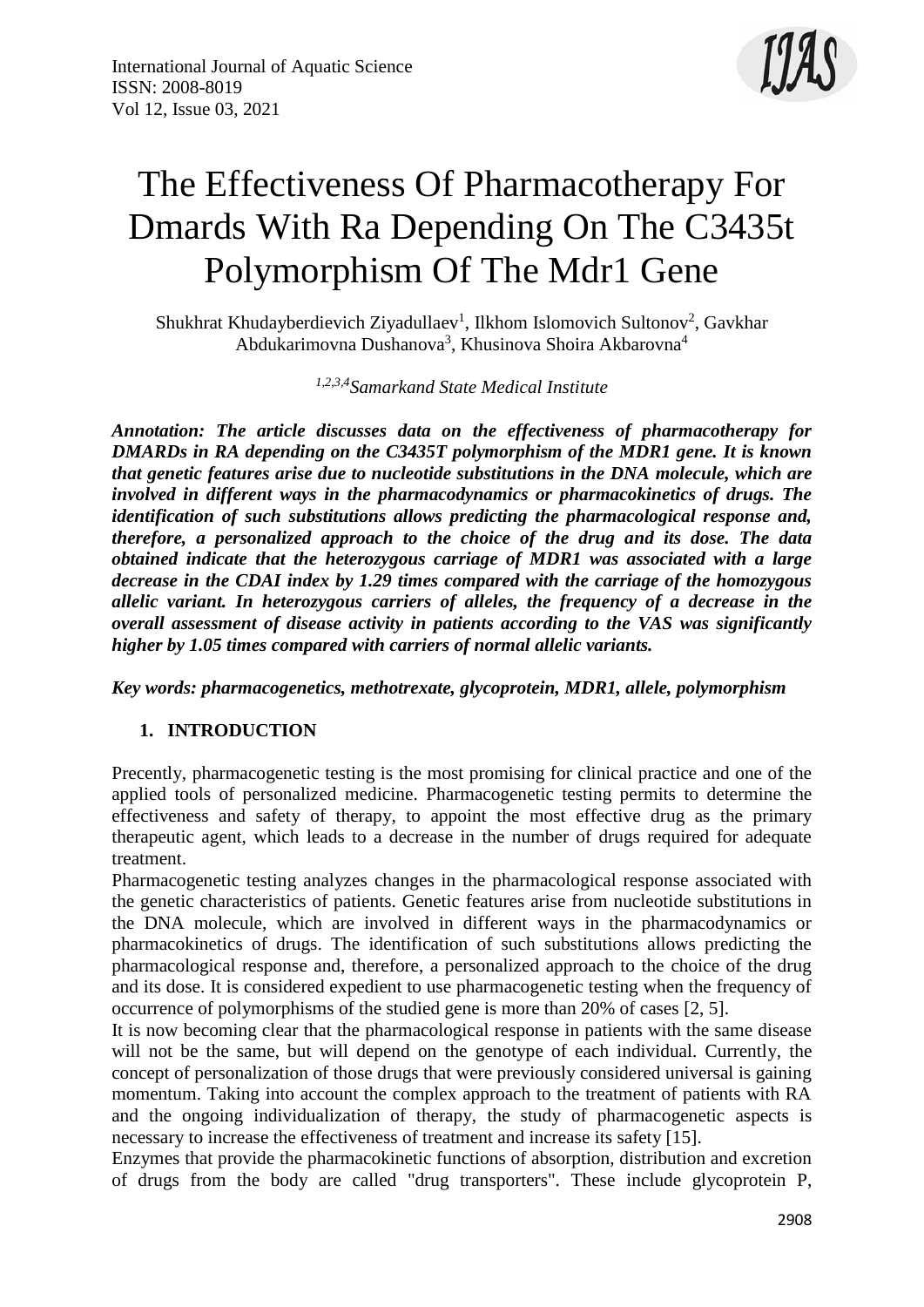

transporters of organic anions and cations, etc. Of greatest interest from a pharmacogenetic point of view is the MDR1 gene polymorphism encoding glycoprotein P (locus 7q21.1). This enzyme controls the release of various xenobiotics from the cell, prevents the absorption of drugs from the intestine. Specific glycoprotein-P (Pgp) plays the role of a pump that ejects many foreign substances from the cell, including drugs the important role of Pgp in the development of drug resistance is well known in oncology [3]. In rheumatology, this concept has not yet received application, despite the widespread use of anticancer drugs as basic therapy. The substrates of glycoprotein P are cardiac glycosides, slow calcium channel blockers, statins, macrolides, cytostatics, antiviral drugs [4]. One of the most common drugs used to treat this condition is methotrexate because it is less expensive, effective, and safe to use. This drug can be taken with many other disease-modifying antirheumatic drugs, but it has been observed that approximately 30% of patients with rheumatoid arthritis did not respond to methotrexate [12]. Since methotrexate is involved in many drug pathways, even though it is a small drug molecule, its metabolism is difficult. In a patient with rheumatoid arthritis, the mechanism of action of methotrexate depends on the endogenous release of adenosine. Metabolism of methotrexate is associated with gene polymorphism at different stages, for example, in the adenosine pathways and during the movement of cellular enzymes in folic acid.

Thus, the study of the mechanism of pharmacogenetic characteristics of basic antiinflammatory drugs requires further more detailed study, which will contribute to the effectiveness of therapy and reduce the risk of developing adverse drug reactions in patients suffering from immuno-inflammatory diseases.

The aim of the study was to study the efficacy of basic therapy for RA with methotrexate in patients with various allelic variants of the MDR1 gene.

### **2. MATERIAL AND RESEARCH METHODS.**

The present research is based on the results of observation of patients with rheumatoid arthritis (RA) hospitalized from 2019-2021 in the departments of rheumatology of the clinic No. 1 of SamSMI. There were 117 patients with the diagnosis of RA established on the basis of anamnesis, physical and clinical laboratory studies according to the criteria of the American Rheumatological Association (ARA) and the working classification proposed by the Russian Association of Rheumatologists.

The age of study population ranged from 30 to 75 years (mean age  $56.14 \pm 11.69$  years), with a disease duration from 3 months up to 30 years (average duration  $9.85 \pm 3.44$  years). Rheumatoid factor (RF) was detected in 35 patients, and the remaining 20 patients were seronegative. 18 patients had RA with systemic manifestations, and 37 had an articular form. 32 patients had a slowly progressive course of the disease, and the remaining 23 had a rapidly progressive course.

#### **Obtaining biosamples for molecular genetic research methods**

Blood was taken from the cubital vein in a horizontal position, in the morning, on an empty stomach (at least 9 hours). To obtain plasma, blood (3 ml) was collected in a disposable tube (BD Vacutainer, Plymouth, UK) containing an anticoagulant agent (trisodium citrate).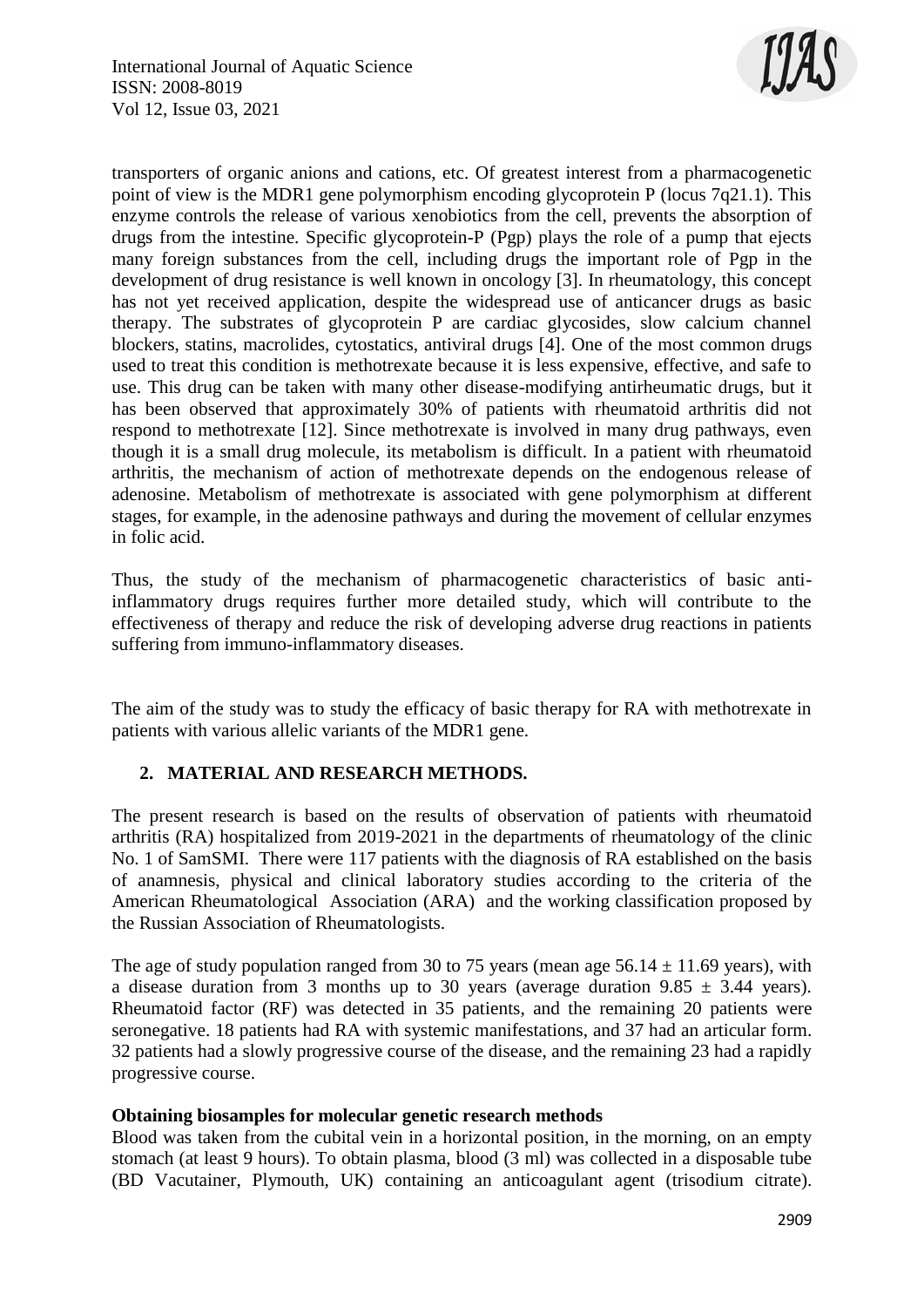

Immediately after receiving the sample was centrifuged for 15 minutes (3000-4000 rpm, 4 ° C ), plasma was obtained, aliquoted into labeled secondary plastic Eppendorf tubes and placed in a -20 ° C freezer.

#### **Determination of polymorphism of the studied genes**

The material for DNA isolation was venous blood from the cubital vein with a volume of 3-5 ml (Beckton-Dickinson vacutainers were used for blood sampling) with an anticoagulant / preservative 15% tripotassium EDTA (Ethilendianin-tetraaceticacid). Blood for further processing could be stored for up to 24 hours at a temperature not exceeding  $+ 4 \degree C$ .

Polymerase chain reaction (PCR) was performed on a Rotor-Gene-2000 thermal cycler (CorbettResearch) using appropriate primers and 10 μl PCR mixture (NPO Litekh) containing 2 mM MgCl2, Taq DNA polymerase and Cresol red dye. The results were visualized by electrophoresis in a 2% agarose gel with ethidium bromide at 150 V and 290 mA. The size of the fragments was determined using the standard for the size of the lengths of DNA fragments from Life Technologies.

#### **Polymerase chain reaction (PCR)**

To detect the studied polymorphisms, amplification of certain regions of the corresponding genes was carried out. To determine the polymorphic alleles of genes, the restriction fragment length polymorphism (RFLP) method was used.

**Determination of polymorphism (C3435T) of the MDR1** gene was performed by PCR-RFLP. After a hot start and the first denaturation (94 ° C, 2 min), amplification was carried out in 32 cycles, each of which included: denaturation (94 ° C, 30 sec), primer annealing (55  $\degree$  C, 1 min), elongation (74  $\degree$  C, 1 min). PCR was carried out in a mixture with a volume of 25 μL, which included 10 pmol of each primer, 200 μM of each dNTP, 1 μL (about 50 ng) of genomic DNA, and a PCR mixture from Interlabservice. 8.5 μl of a 306 bp PCR product incubated at 37 ° C with 0.5 μl (3 U) of restriction enzyme Ava-I and 1 μl of 10-fold buffer for restriction. Restriction products were visualized by electrophoresis in a 2% agarose gel containing 1 μg / ml ethidium bromide. At position C3435T of the MDR1 gene, the C-allele contains a restriction site and is detected by the presence of two fragments 190 and 116 bp, the T-allele does not contain a restriction site, the fragment is 306 bp.

Currently, in routine practice and in clinical trials, three total indices of inflammatory activity are widely used - DAS28, SDAI, and CDAI [6].They all have their merits and demerits, and none of them are considered the gold standard. The CDAI index is calculated according to 4 clinical parameters:  $CDAI = DAD + DAP + NSJ + NPJ$  (where DAD is the general assessment of the disease activity by the doctor according to VAS (cm), DAP is the overall assessment of the disease activity in patients according to VAS (cm), NSJ is the number swollen joints out of 28, NPJ - the number of painful joints out of 28). CDAI> 22 was suggested to be considered a sign of high, 22≤CDAI <10 - moderate, 10≤CDAI <2.8 - low RA activity. Remission corresponds to CDAI≤2.8 [7]. At the same time, the authors consider CRR to be a significant indicator and propose to take into account its value in addition to the index. According to current clinical guidelines, it seems appropriate to conduct laboratory examination of acute phase parameters - ESR and CRP in all patients with RA in order to initiate therapy and identify potential risk factors for ADR before prescribing antirheumatic therapy (all groups of drugs), as well as monitoring the efficacy and safety of drug therapy [13].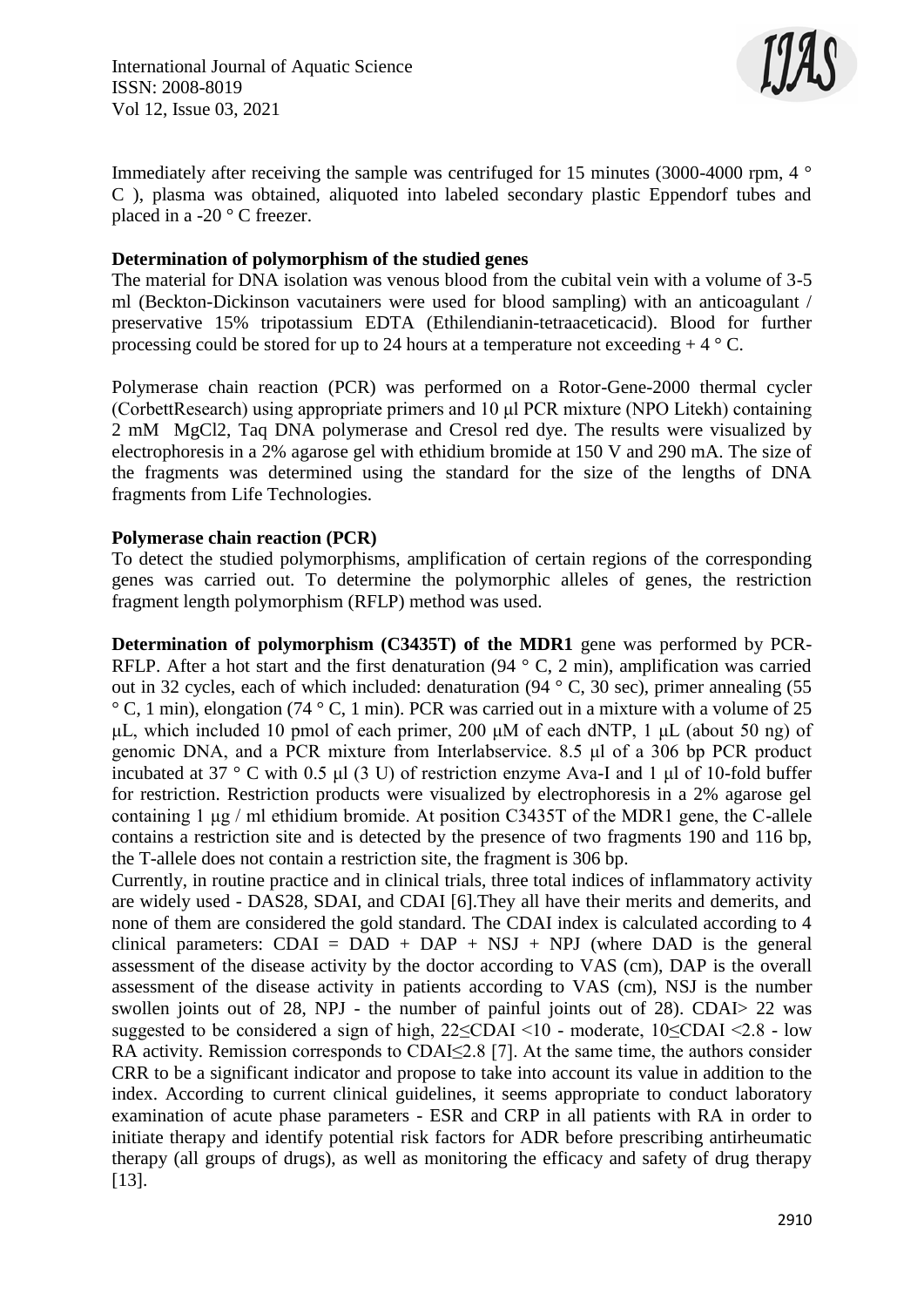International Journal of Aquatic Science ISSN: 2008-8019 Vol 12, Issue 03, 2021



An assessment was made of the difference between the CDAI index, which is calculated according to 4 clinical parameters (CDAI =  $DAD + DAP + NSJ + NPJ$ ), indicators of acute phase parameters - ESR and CRP, before taking DMARDs with such symptoms in patients after 3 months of treatment.

#### **3. RESEARCH RESULTS**

To assess the effect on the success of therapy in patients with RA, we evaluated the difference between the CDAI index before taking methotrexate in the hospital with the patient's CDAI index after 3 months of treatment. Patients receiving methotrexate were divided into 2 subgroups depending on the studied polymorphic allelic variant of the MDR1 gene.

The results of the difference in CDAI indices in patients with different allelic variants of the MDR1 gene are presented in Table 1.

Table 1 Difference in CDAI indices before methotrexate administration and after 3 months of treatment, depending on the allelic variant of the MDR1

| Gene         | <b>Alleles</b>  | Index               | before | Index difference |
|--------------|-----------------|---------------------|--------|------------------|
|              |                 | methotrexate        |        |                  |
|              |                 | administration CDAI |        |                  |
| MDRI C3435T  | $C\backslash C$ | $17.41 \pm 4.11$    |        | $5,58 \pm 0.08$  |
| (rs 1045642) |                 | $18,55 \pm 3,81$    |        | $4,31\pm0,03*$   |

From the results obtained, it can be seen that the heterozygous carriage of MDR1 is associated with a large decrease in the CDAI index by 1.29 times compared with the carriage of the homozygous allelic variant. Moreover, a greater decrease in the CDAI index in heterozygous carriage is statistically significantly different from the homozygous allelic variant.

Further, we also calculated the difference between each clinical parameter of the CDAI index before taking methotrexate and after 3 months of treatment, depending on the allelic variant of the MDR1 gene.

We calculated the difference between the general assessment of the disease activity by the doctor (DAD) according to the VAS before taking methotrexate and after 3 months of treatment, depending on the allelic variant of the MDR1 gene.

Table 2 The difference in DAD before the appointment of methotrexate and after 3 months of treatment, depending on the allelic variant of the MDR1 gene.

| Gene         | Alleles        | <b>DAD</b>    | before   DAD difference |
|--------------|----------------|---------------|-------------------------|
|              |                | prescribing   |                         |
|              |                | methotrexate  |                         |
| MDRI C3435T  | $C\setminus C$ | $6,54\pm1,02$ | $2,42\pm0.03$           |
| (rs 1045642) |                | $6,61\pm0.92$ | $2,21\pm0.08*$          |

From the results obtained, it can be found that heterozygous carriage is associated with a large decrease in the general assessment of the disease activity by the doctor according to the VAS by 1.09 times compared with the carriage of the homozygous allelic variant.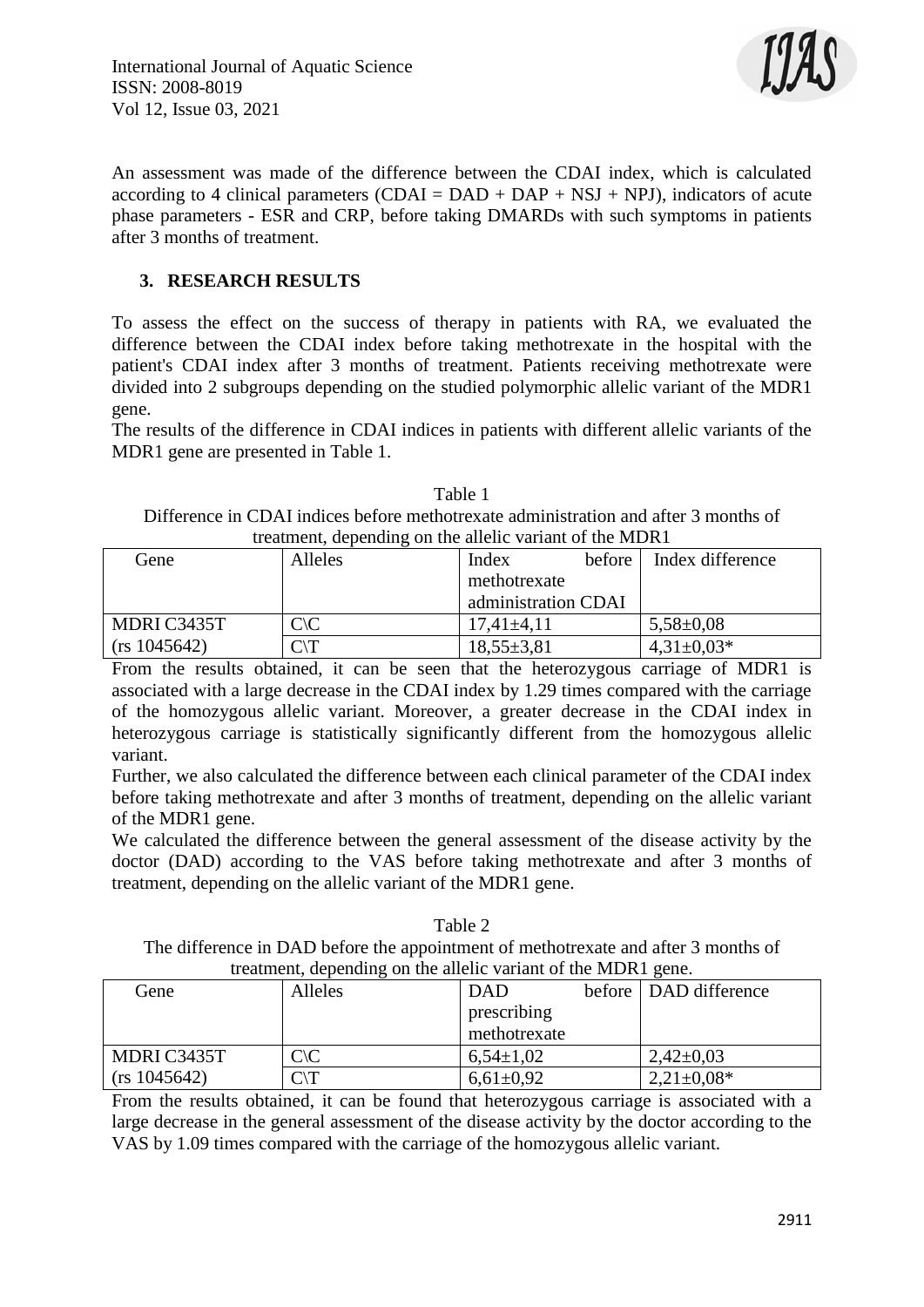

#### Table 3

The difference in DAP before the appointment of methotrexate and after 3 months of treatment, depending on the allelic variant of the MDR1 gene.

| Gene         | <b>Alleles</b> | <b>DAP</b>      | before   DAP Difference |
|--------------|----------------|-----------------|-------------------------|
|              |                | prescribing     |                         |
|              |                | methotrexate    |                         |
| MDRI C3435T  | $C\setminus C$ | $7.91 \pm 1.14$ | $3.73 \pm 0.04$         |
| (rs 1045642) | $C\setminus T$ | $7,88 \pm 1,31$ | $3,54\pm0,06*$          |

The results of the difference in the overall assessment of disease activity in patients according to the VAS in patients with different allelic variants of the MDR1 gene are presented in Table 3. The presented results demonstrate that in heterozygous carriers of alleles, the frequency of a decrease in the overall assessment of the activity of the disease in patients according to the VAS is significantly higher by 1.05 times compared with carriers of normal allelic variants.

We also studied the effectiveness of basic therapy for the number of swollen joints out of 28 fixed doses of methotrexate in patients with different allelic variants of the MDR1 gene. So, we calculated the difference between the number of swollen joints from 28 before taking methotrexate and after 3 months of treatment of the disease.

Table 4 The difference in NSJ before the appointment of methotrexate and after 3 months of treatment, depending on the allelic variant of the MDR1 gene.

| a cauncing appending on the anene variant of the midster gener |                 |                |  |                         |
|----------------------------------------------------------------|-----------------|----------------|--|-------------------------|
| Gene                                                           | <b>Alleles</b>  | <b>NSJ</b>     |  | before   NSJ Difference |
|                                                                |                 | prescribing    |  |                         |
|                                                                |                 | methotrexate   |  |                         |
| MDRI C3435T                                                    | $C\backslash C$ | $14,45\pm1,21$ |  | $6,57\pm0,07$           |
| (rs 1045642)                                                   | $C\backslash T$ | $15,21\pm0.98$ |  | $6,45\pm0,04*$          |

After a course of treatment with methotrexate, a significant decrease in the number of swollen joints out of 28 from 15.21 to 6.45 was recorded in the group of patients with heterozygous carriage of alleles.

The results of the difference in the number of painful joints out of 28 in patients with different allelic variants of the MDR1 gene are presented in Table 5. The presented results demonstrate that in heterozygous carriers of alleles, the frequency of a decrease in the number of painful joints out of 28 is significantly higher by 1.15 times compared with carriers of normal allelic variants.

Table 5 Difference in NPJ before the appointment of methotrexate and after 3 months of treatment, depending on the allelic variant of the MDR1 gene

| Gene         | Alleles         | <b>NPJ</b>     | before   NPJ Difference |
|--------------|-----------------|----------------|-------------------------|
|              |                 | prescribing    |                         |
|              |                 | methotrexate   |                         |
| MDRI C3435T  | $C\setminus C$  | $14,84\pm2,24$ | $8,55 \pm 0.77$         |
| (rs 1045642) | $\lnot$ $\lnot$ | $14,11\pm1,46$ | $7,4 \pm 0.63$          |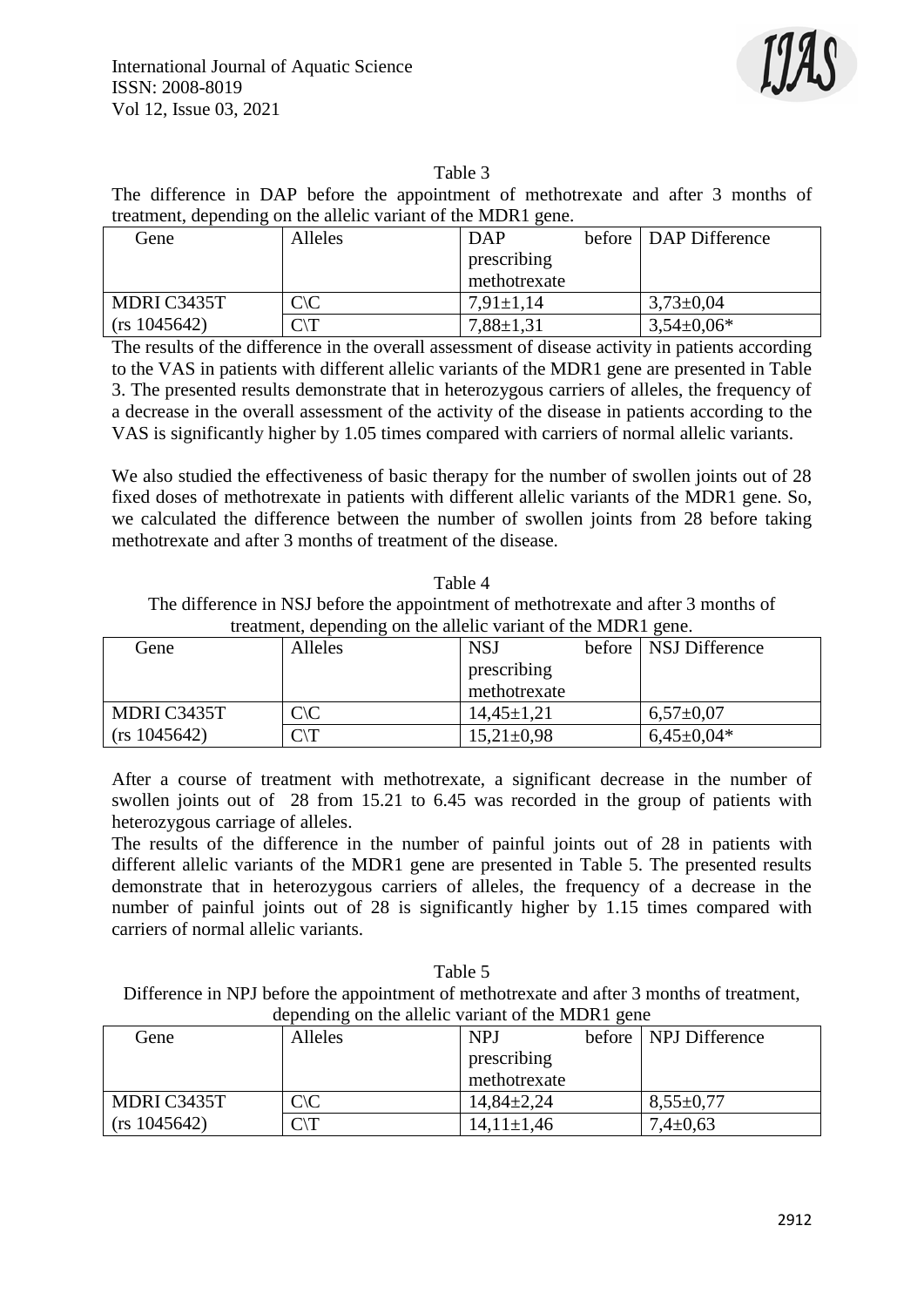

Thus, the analyzed clinical parameters of the CDAI index by the end of 3 months of treatment with methotrexate more regressed in patients with heterozygous carriage of alleles: DAD - from 6.61 to 2.21 points; DAP - from 7.88 to 3.54 points; NPV - from 15.21 to 6.45 points and NPV - from 14.11 to 7.4 points.

ESR is a highly sensitive, but non-specific and unstable marker of systemic inflammation. The results of determining ESR are influenced by age, gender, fibrinogen level, RF, hypergammaglobulinemia, anemia, and other factors. In early RA, increased ESR correlates with disease activity and the risk of progression of joint destruction [13].

To identify the effect of basic pharmacotherapy with methotrexate on the level of acute phase parameters, we monitored changes in the concentration of ESR and CRP in patients with homozygous and heterozygous allelic variants. The results are shown in Tables 6-7.

Table 6 The difference in ESR before the appointment of methotrexate and after 3 months of treatment, depending on the allelic variant of the MDR1 gene

| Gene         | Alleles        | <b>ESR</b>       | before   ESR Difference |
|--------------|----------------|------------------|-------------------------|
|              |                | prescribing      |                         |
|              |                | methotrexate     |                         |
| MDRI C3435T  | $C\setminus C$ | $46,11\pm0.78$   | $32,61 \pm 1,41$        |
| (rs 1045642) |                | $47,51 \pm 1,04$ | $30,9 \pm 1,27$         |

In individuals with different allelic variants of the MDR1 gene, significant changes in ESR were found during the treatment period with the inclusion of methotrexate in the basic pharmacotherapy. A decrease in concentration was recorded in cases with the carriage of the allelic CC variant, and a more pronounced decrease was associated in cases with the carriage of the allelic CT variant of the MDR1 gene.

CRP is a classic serum acute phase protein considered to be the most sensitive laboratory biomarker of inflammation, infection, and tissue damage. Determination of CRP is used to predict the rate of joint destruction and differential diagnosis of RA. CRP is a more stable and reproducible biomarker of inflammation than ESR. ESR and CRP are among the RA classification criteria (ACR / EULAR, 2010), and are components of the RA activity indices.

#### Table 7

The difference in CRP before the appointment of methotrexate and after 3 months of treatment, depending on the allelic variant of the MDR1 gene

| Gene         | <b>Alleles</b> | <b>CRP</b>       | before CRP Difference |
|--------------|----------------|------------------|-----------------------|
|              |                | prescribing      |                       |
|              |                | methotrexate     |                       |
| MDRI C3435T  | $C\setminus C$ | $57,14\pm1.25$   | $37,84 \pm 3,21$      |
| (rs 1045642) | $\cap$ T       | $57,81 \pm 1,73$ | $32,31\pm2,42$        |

When studying CRP during treatment with methotrexate in patients, depending on the allelic variant of the MDR1 gene, it was found that a significant decrease in the level of the studied cytokines is observed in patients with the CT allele, and in the presence of an allelic variant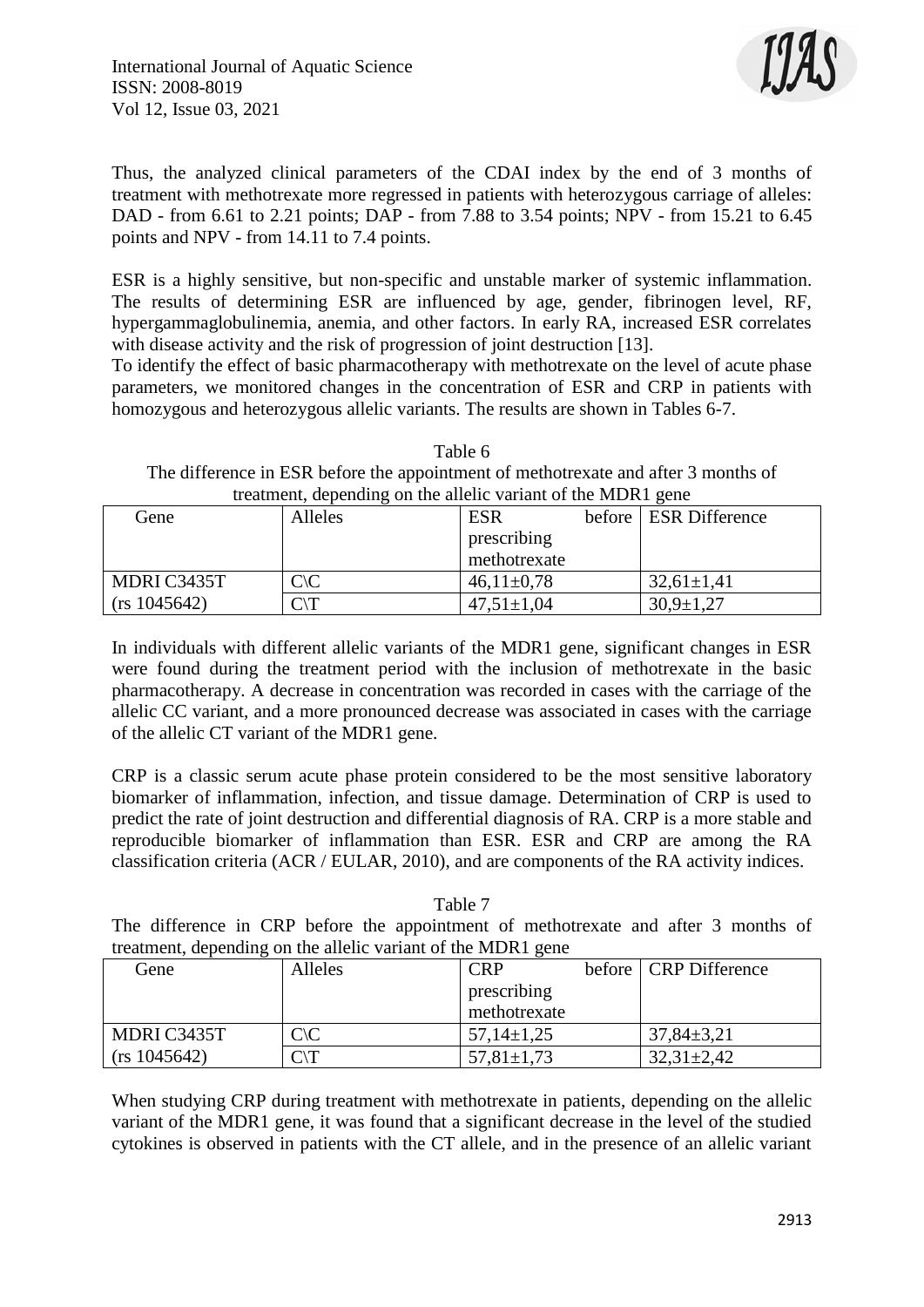International Journal of Aquatic Science ISSN: 2008-8019 Vol 12, Issue 03, 2021



of the MDR1 gene in the CC genotype, changes in the indicator of this acute phase protein are insignificant.

Therefore, it can be assumed that the  $C / T$  allele in the genotype of RA patients is accompanied by a more pronounced pharmacodynamic effect of MT on the synthesis of acute phase parameters - ESR and CRP, which, in turn, determine the development of the systemic immune-inflammatory process and, in particular, the pathological process of the joints.

Thus, MT makes it possible to effectively control clinical symptoms (DAD, DAP, NPV, ChBS), to improve the acute phase parameters of inflammation, due to its mechanism of action. MT may be the first choice among DMARDs for the treatment of RA in the presence of the C / T allele of the MDR1 gene in the genotype of patients.

The present work has provided evidence for the principle that biomarkers can be identified to predict response to basic pharmacotherapy. This biomarker allows for a better understanding of the mechanism that contributes to the efficacy and safety of methotrexate, as well as the mechanism of action of treatment.

MDR1 is localized to the apical membrane of many epithelial, endothelial cells, and lymphocytes. Plays a key role in the absorption and distribution of methotrexate in the body [16]. One of the most significant single nucleotide polymorphisms of the ABCB1 gene is the substitution of cytosine thymine at the 3435 position (rs1045642 / C3435T) [8]. It is believed that it may be associated with both the severity of toxicity and the effectiveness of methotrexate in the treatment of rheumatoid arthritis. M.C. deRotte et al. noted an increase in the effectiveness of methotrexate in carriers of this mutation. According to scientists, this is due to a violation of the excretion of methotrexate [10]. At the same time, it is known that MDR1, localized on the cell membrane of CD4 and CD8 lymphocytes, NK cells and their precursors, regulates the transport of a number of inflammatory mediators, in particular, bioactive lipids. A decrease in MDR1 activity associated with the C345T mutation can reduce the transport of inflammatory mediators and, as a consequence, contribute to the development of a good therapeutic effect of methotrexate [11]. A number of pharmacogenetic studies have demonstrated an increase in toxicity in T-homozygous patients [9]. J.C. Plaza-Plaza et al. Noted a trend towards the development of undesirable reactions to carriers of allele C [14].

Currently, according to the recommendations of the European League Against Rheumatism (EULAR) [1], methotrexate is considered the "gold standard" for the treatment of rheumatoid and psoriatic arthritis, due to its high efficacy, good tolerability and ease of administration. For the basic treatment of rheumatoid arthritis, methotrexate is taken only once a week. For the first time, a specific day of the week is chosen, and from then on, throughout the course of treatment, methotrexate is taken only on that day.

The decision can be influenced by patient-specific characteristics, such as advanced age and the presence of impaired renal, hepatic, hematological disorders. The MT appointment should be individualized. The drug of first choice among DMARDs for the treatment of RA in the presence of the C / T and T / T alleles of the MDR1 gene in the genotype of patients is MT. MT treatment should be started with a dose of 15 mg / week. On the background of MT treatment, it is recommended to take folic acid, which should be prescribed no earlier than 24 hours after MT intake. For patients with active RA in the presence of the C / C allele of the MDR1 gene in the genotype, it is advisable to prescribe a combination therapy with MT and other standard therapy in combination with HA or without HA. Patients with "active" RA (22≤CDAI <10) Genotyping MDR1 C3435T (rs1045642) Carriage of C / T and T / T genotypes. Carriage of C / C genotype

If the patient is a carrier of the  $C/T$  and  $T/T$  genotypes of the MDR1 gene, treatment should be started with MT with a dose of 15 mg / week, if the patient is a carrier of the C / C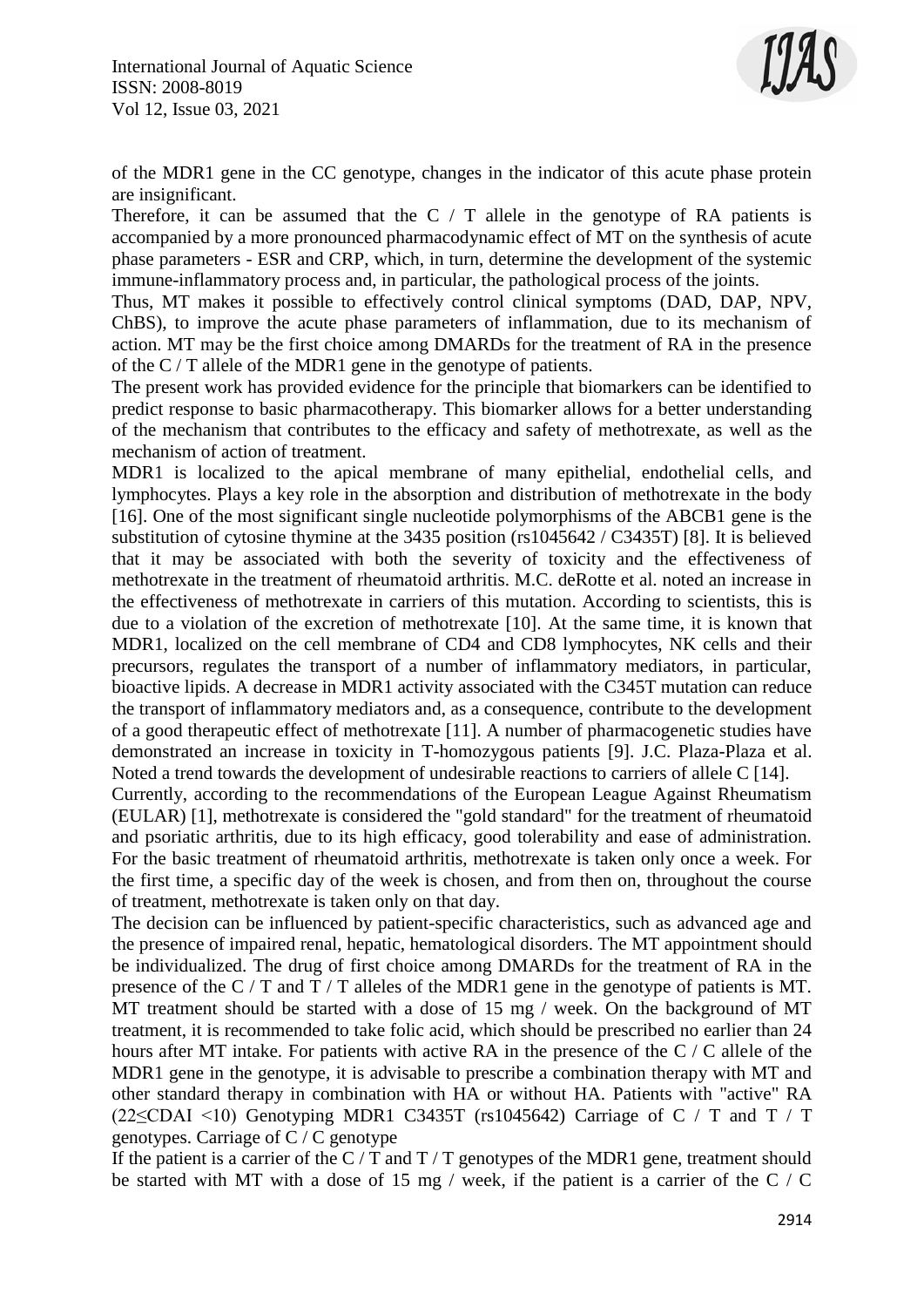

genotypes of the MDR1 gene, it is recommended to switch to combination therapy of MT with other standard DMARDs in combination with or without GC.

#### **4. CONCLUSION:**

The C3435T (rs1045642) polymorphism in the MDR1 gene is associated with RA. Allele T and a combination of  $CT + TT$  genotypes of MDR1 polymorphism (OR = 0.45; 95% CI, 0.25 > 0.451 > 0.814 and OR = 1.96; 95% CI, 0.994 > 1.964 > 3.879, respectively) are markers of an increased risk of developing RA. The C677T polymorphism in the MTHFR gene is not associated with RA in a sample of patients from the Uzbek population. An increase in the frequency of MDR1 + 3435TT and a decrease in the frequency of genotypes MDR1 + 3435CC were revealed in patients with seropositive RA as compared with the subgroup of seronegative ones. When comparing groups of patients based on the status of ACCP for the polymorphic marker C677T in the MTHFR gene, no significant differences were found. The presence of C / T alleles in the genotype of patients with rheumatoid arthritis is accompanied by a more pronounced pharmacodynamic effect of MT on the synthesis of acute phase parameters - ESR and CRP, which, in turn , determine the development of the systemic immune-inflammatory process and, in particular, the pathological process of the joints.

The presence of  $C / T$  alleles in the genotype of patients with rheumatoid arthritis is accompanied by a more pronounced pharmacodynamic effect of MT on the synthesis of acute phase indicators - ESR and CRP, which, in turn, determine the development of the systemic immune-inflammatory process and, in particular, the pathological process of the joints.

#### **5. REFERENCES:**

- [1] Beketova, T.V. (2019). Review of the European League Against Rheumatica (EULAR) recommendations reviewed in 2018 Modern Rheumatology, 13 (2)
- [2] Kantemirova, B.I. (2012). The state of pharmacogenetic research in the Russian Federation and abroad. Astrakhan Medical Journal, 7 (4),
- [ 3] Kolosova, I.R. (2003). Multidrug resistance factor glycoprotein R in rheumatoid arthritis. Scientific and practical rheumatology, (1)
- [ 4] Kukes, V.G. (2010). Personalized medicine in clinical pharmacology. Biomedicine, (3)
- [ 5] Kukes, V.G., Sychev, D.L., & Ignatiev, I.V. (2006). Clinical Pharmacogenetics and Practical Health Care: Prospects for Integration. Biomedicine, (5).
- [ 6] Sychev, D.A., & Kukes, V.G. (2007). Clinical pharmacogenetics., Kukes, V.G., Sychev, D.A., Ramenskaya, G.V., & Ignatiev, I.V. (2007). Pharmacogenetics of the biotransformation system and drug transporters: from theory to practice
- [ 7] Aletaha D., Smolen J. The Simplified Disease Activity Index (SDAI) and the Clinical Disease Activity Index (CDAI): a review of their usefulness and validity in rheumatoid arthritis // ClinExpRheumatol. 2005. Vol. 23 (5 Suppl 39). S. 100-108.
- [ 8] Ameyaw M. M., Regateiro F., Li T. et al. MDR1 pharmacogenetics: frequency of the C3435T mutation in exon 26 is significantly influenced by ethnicity // Pharmacogenetics. 2001. Vol. 11.No. 3. P. 217-221.
- [ 9] . Bohanec Grabar P., Logar D., Lestan B. et al. Genetic determinants of methotrexate toxicity in rheumatoid arthritis patients: a study of polymorphisms affecting methotrexate transport and folate metabolism // Eur. J. Clin. Pharmacol. 2008. Vol. 64. No. 11. P. 1057-1068.